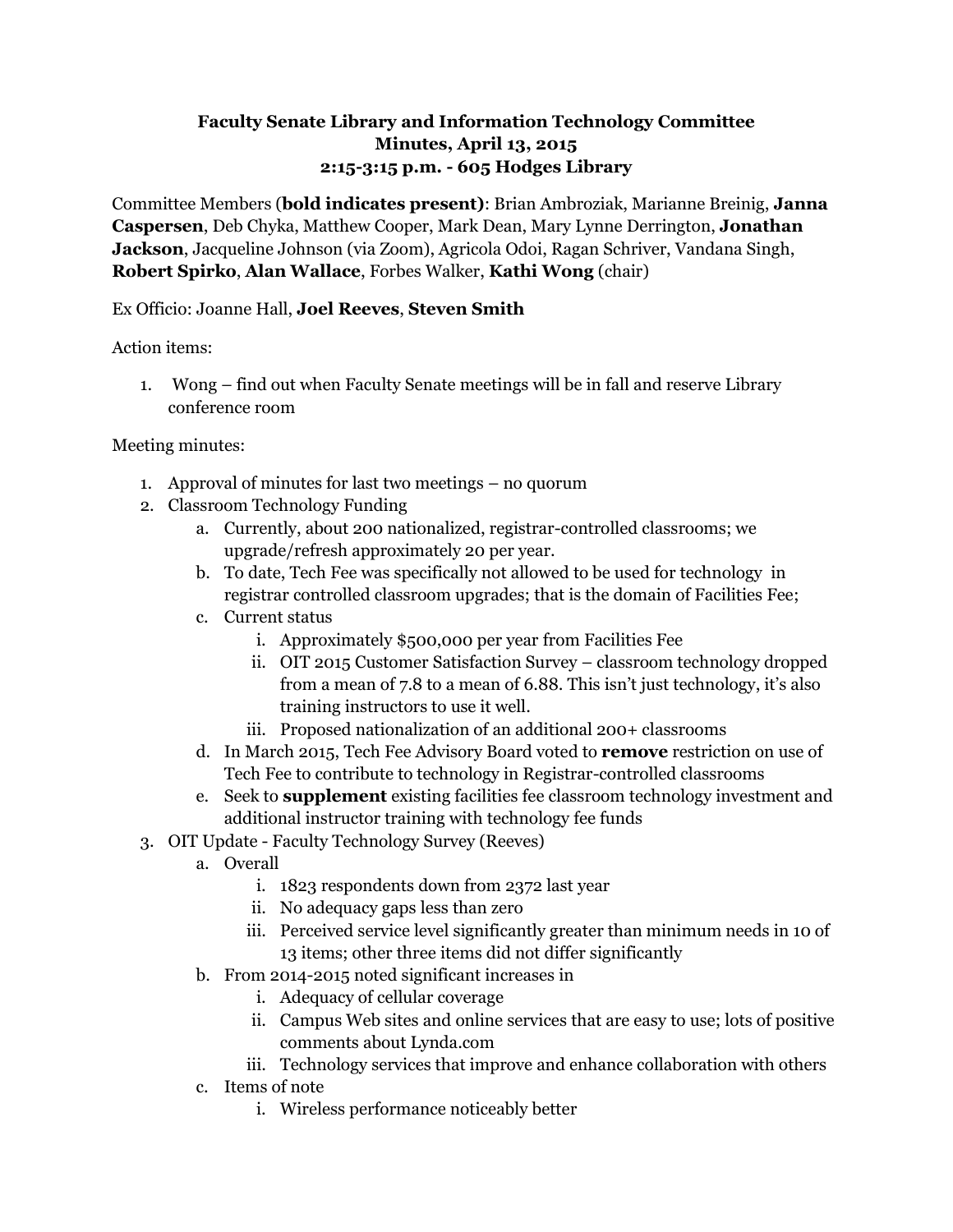- ii. Wireless coverage **areas** still a concern HBB, Music (soundproofed; inhibits wireless RF)
- iii. Acknowledgement of improvements to MyUTK; some comments suggested "too busy"
- iv. Zoom and Lynda very popular
- d. Faculty only  $-$  lots of adequacy gaps  $\lt o$  (see notes following table)

| #                                            | When it comes to                                                                                                                                             | Min  | <b>Des</b> | Per  | Adeq*   | $Supr^{\ast\ast}$ |  |  |  |
|----------------------------------------------|--------------------------------------------------------------------------------------------------------------------------------------------------------------|------|------------|------|---------|-------------------|--|--|--|
| <b>Connectivity and Access</b>               |                                                                                                                                                              |      |            |      |         |                   |  |  |  |
| $\mathbf{1}$                                 | Having an internet service that operates reliably                                                                                                            | 7.97 | 8.87       | 7.92 | $-0.05$ | $-0.95$           |  |  |  |
| $\overline{2}$                               | Having an internet service that provides adequate capacity or<br>speed                                                                                       | 7.76 | 8.78       | 7.90 | 0.14    | $-0.88$           |  |  |  |
| 3                                            | Having an internet service that provides adequate Wi-Fi coverage                                                                                             | 7.62 | 8.72       | 7.51 | $-0.11$ | $-1.21$           |  |  |  |
| $\overline{\mathcal{A}}$                     | Having adequate cellular (mobile) coverage throughout campus                                                                                                 | 7.17 | 8.45       | 7.41 | 0.24    | $-1.04$           |  |  |  |
| <b>Technology and Collaboration Services</b> |                                                                                                                                                              |      |            |      |         |                   |  |  |  |
| 5                                            | Having Web sites and online services that are easy to use                                                                                                    | 7.35 | 8.64       | 7.00 | $-0.35$ | $-1.64$           |  |  |  |
| 6                                            | Having online services that enhance the teaching and learning<br>experience                                                                                  | 7.17 | 8.74       | 6.72 | $-0.45$ | $-2.02$           |  |  |  |
| $\overline{7}$                               | Having technology services that allow me to collaborate effectively<br>with others                                                                           | 6.92 | 8.19       | 6.78 | $-0.14$ | $-1.41$           |  |  |  |
| 8                                            | Having systems that provide timely access to data that informs<br>decision making                                                                            | 7.32 | 8.46       | 6.83 | $-0.49$ | $-1.63$           |  |  |  |
| 9                                            | The availability of classrooms or meeting spaces with technology<br>that enhances that teaching and learning experience                                      | 7.26 | 8.53       | 6.68 | $-0.58$ | $-1.85$           |  |  |  |
|                                              | <b>Support and Training</b>                                                                                                                                  |      |            |      |         |                   |  |  |  |
| 10                                           | Getting timely resolution of technology problems that I am<br>experiencing                                                                                   | 7.62 | 8.78       | 7.75 | 0.13    | $-1.03$           |  |  |  |
| 11                                           | Technology support staff who have the knowledge to answer my<br>questions                                                                                    | 7.76 | 8.79       | 7.78 | 0.02    | $-1.01$           |  |  |  |
| 12                                           | Receiving communications regarding technology services that I<br>can understand                                                                              | 7.20 | 8.32       | 7.38 | 0.18    | $-0.94$           |  |  |  |
| 13                                           | Getting access to training or other self-help information that<br>increases my effectiveness with technology                                                 | 6.76 | 8.05       | 7.04 | 0.28    | $-1.01$           |  |  |  |
|                                              | <b>Other Important Information Technology Services</b>                                                                                                       |      |            |      |         |                   |  |  |  |
| 14                                           | Official University Email (on-premise Exchange, Office 365,<br>Gmail) self-reported faculty, students, staff, not declared only                              | 7.89 | 8.74       | 7.57 | $-0.32$ | $-1.17$           |  |  |  |
| 15                                           | Ability to invite/schedule appointments with others through<br>calendaring services self-reported faculty, staff only                                        | 6.16 | 7.56       | 6.92 | 0.76    | $-0.64$           |  |  |  |
| 16                                           | Online@UT (Blackboard Learn) self-reported faculty, students,<br>staff, not declared only                                                                    | 7.46 | 8.59       | 6.85 | $-0.61$ | $-1.74$           |  |  |  |
| 17                                           | UT System Serveies (IRIS, ANDI, TERA) self-reported faculty,<br>staff only                                                                                   | 6.74 | 8.00       | 6.46 | $-0.28$ | $-1.54$           |  |  |  |
| 18                                           | Student Information Systems and Online Class Registration<br>(Banner, DARS, MyUTK, Gradesfirst) self-reported faculty,<br>students, staff, not declared only | 7.29 | 8.47       | 6.79 | $-0.50$ | $-1.68$           |  |  |  |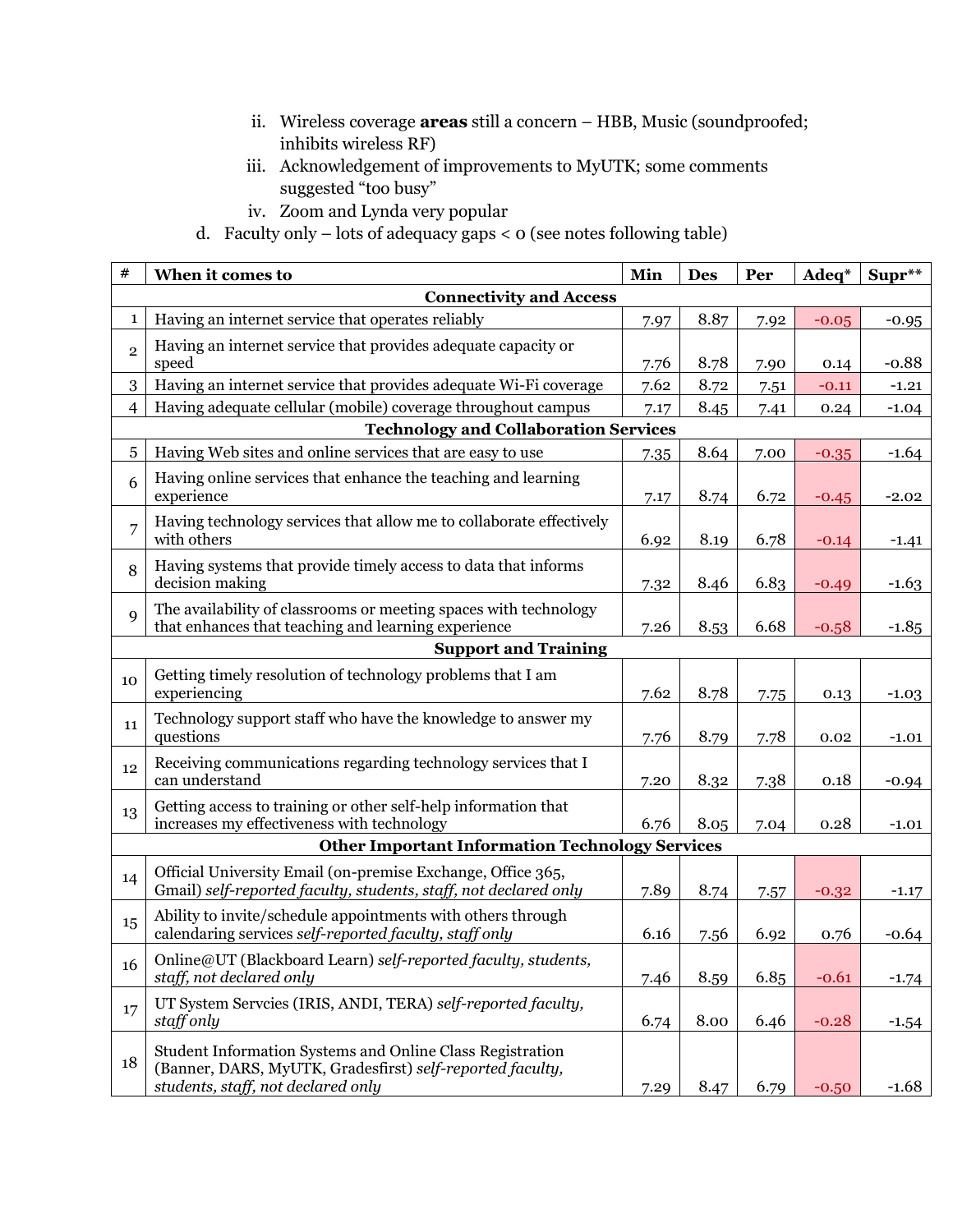| 19 | LiveOnline@UT (Blackboard Collaborate, Zoom) virtual classroom<br>environment support self-reported faculty, student, staff, not<br>declared only | 6.67 | 8.00 | 6.46 | $-0.21$ | $-1.54$ |
|----|---------------------------------------------------------------------------------------------------------------------------------------------------|------|------|------|---------|---------|
| 20 | Individual assistance with creating online course materials,<br>podcasts, etc. self-reported faculty, staff only                                  | 6.27 | 7.88 | 6.45 | 0.18    | -1.43   |
| 21 | Apps@utk.edu (apps.utk.edu application server / virtual computer lab) self-reported faculty, students, staff, not declared only                   | 6.23 | 7.61 | 6.11 | $-0.12$ | $-1.50$ |
| 22 | Training classes offered by the Office of Information Technology                                                                                  | 6.59 | 7.91 | 6.86 | 0.27    | $-1.05$ |

#### **\* Adeq = Perceived - Minimum**

## **\*\* Supr = Perceived - Desired**

- i. Internet service (items 1 and 2)
	- 1. Lot of funds going into wireless upgrades new access points and more of them
	- 2. Increased connection to outside internet from 1.75GB to 3GB and saving \$10k/year
- ii. Wifi (item 3) some buildings, underground areas
- iii. Cellular / mobile coverage throughout campus (item 4) like wifi, some buildings have more issues than others; OIT has some ideas for improving cellular access in the future
- iv. Websites easy to use (item  $5$ ) looking at redesigning the OIT websites
- v. Systems that provide timely access to decision making (item 8) these are systems like Banner, IRIS, TERA, Alumni, Blackboard.
	- 1. Has group working with Institutional Research and Enrollment Services to build a data warehouse. Working on semester-tosemester based data like retention rates and graduation rates.
	- 2. Next desired step is to try to get some automated information from BB to Grades First in time to salvage the semester for a struggling student.
- vi. Support and Training (items 10-13) no red; lot of positive feedback. Met with CASNR today; got a lot of positive feedback about the HelpDesk. When you call 4-9900, you might get Rose Parker (Assistant Director of OIT Support) or you might get a new student worker soloing for the first time (after six weeks training and three months co-working with a full time staff member). Regardless of who answers, we have to provide the answer or people get a negative experience.
- vii. Local Service Evaluation (items 14-22; not TechQual) these are a lot of the Big Box services (IRIS, Blackboard).
- viii. Faculty comments items of note
	- Web site content could be better organized
	- Banner, IRIS, Blackboard, TERA clunky
	- Blackboard Collaborate not well thought of
	- Access to useful data problematic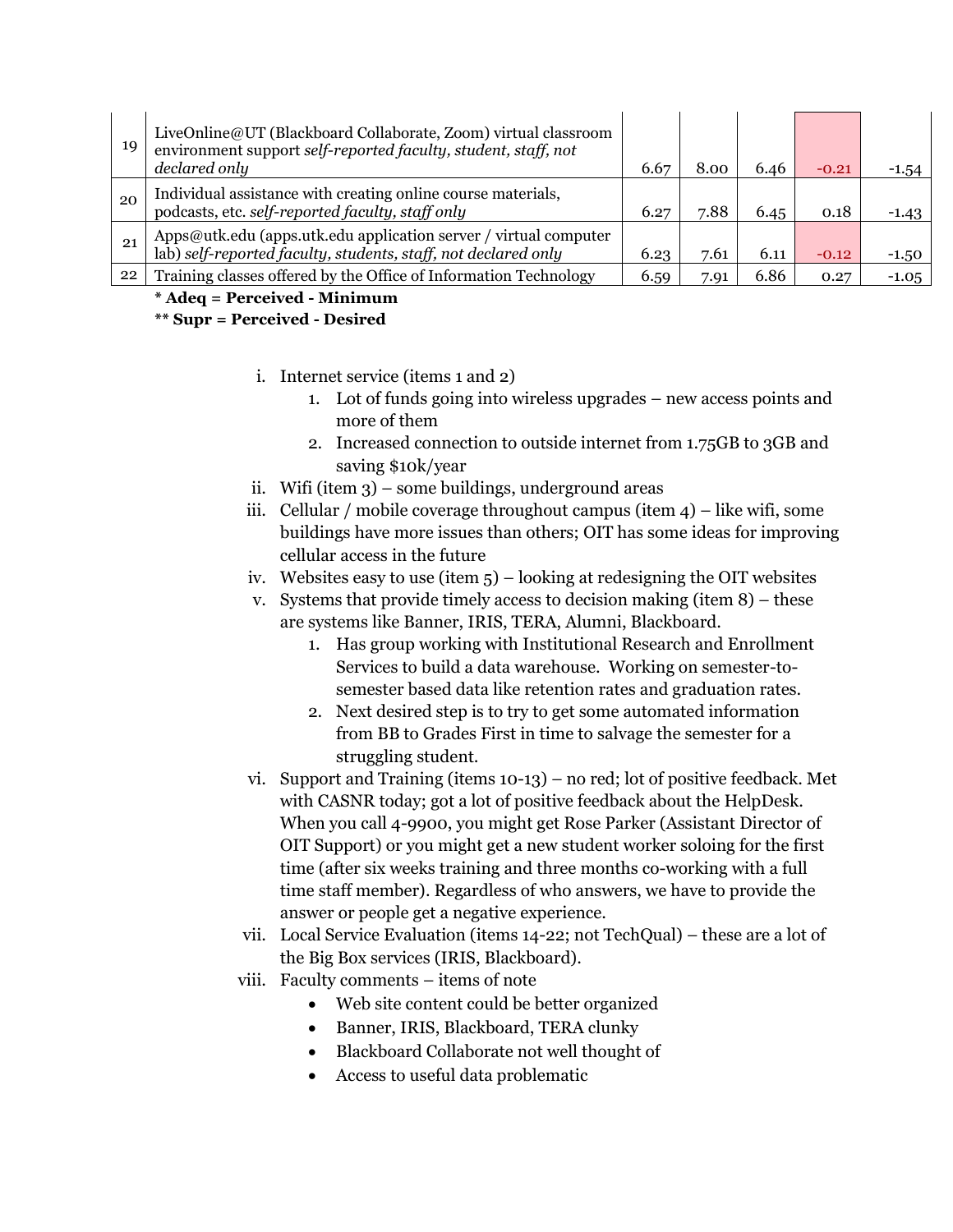- Technology in classrooms missing; wireless performance in classrooms spotty
- Favorable comments for OIT Support staff
- More Mac support desired but kudos to John Morgan, Patrick Villaverde.
- More information about available services marketing push to get people to sign up for IT Weekly – 1-2 headline articles, article about workshops, article about research tools, security tip
- $\bullet$  Bigger email quota move to Office 365 will increase to 50GB
- BB down often and at inconvenient times. We do BB maintenance on Saturday mornings; historically that is a very low usage time.
- Want tighter integration between MyUTK, Banner, Gradesfirst
- e. Other campuses haven't reported to TechQual yet; last year, our minimum expectations were higher in 12/13 categories and adequacy gap higher (exceeded minimum) in 11/13 categories compared to other "High Research" universities
- f. OIT has good staff; have a lot of work to do; want to make it as useful as possible for faculty. Looking to integrate Zoom; BB Collaborate comes up for contract next year. We upgrade Blackboard once per year in May, based on Blackboard's December release. We want to run it through Development/QA first and make sure we understand and can support the differences.
- g. Questions / Comments? Wong worked at another college and thinks OIT is one of the best things about working at UTK.
- 4. Library Update (Smith)
	- a. Over the course of the last year:
		- i. Expanded hours at all buildings and service points. Hodges opens 10 a.m. Sunday (instead of noon), 24-hour from Sunday-Friday, expanded hours Saturday. Music library earlier in morning. Expanded hours at Pendergrass. Added service time to Studio and Service Point in Hoskins that services materials there (micro, maps, govt)
		- ii. About 2 years ago, updated Library website to UT template. "Changed the body of the car" to be in compliance; over last year, "changed out the engine." Specifically, enhanced the search tool (Primo). Next year may have someone address this group in more detail.
		- iii. Library invests about \$9M / year in electronic resources.
			- 1. Discovery tool used before searched about 50% of the electronic resources. From first search box, had a chance of getting full-text access to 50% of the collection. Now it's about 70%-80%.
			- 2. The first search box is aimed at the general user. If you are an expert user, especially in a discipline area, likely to go to "native" interface (e.g., MLA, Chem Abstracts).
		- iv. Another new tool deals with library "enterprise systems" buy, catalog, loan material. All the "back end" systems. The new tool, ALMA, is cloudbased; this has pluses and minuses, but the advantages in this case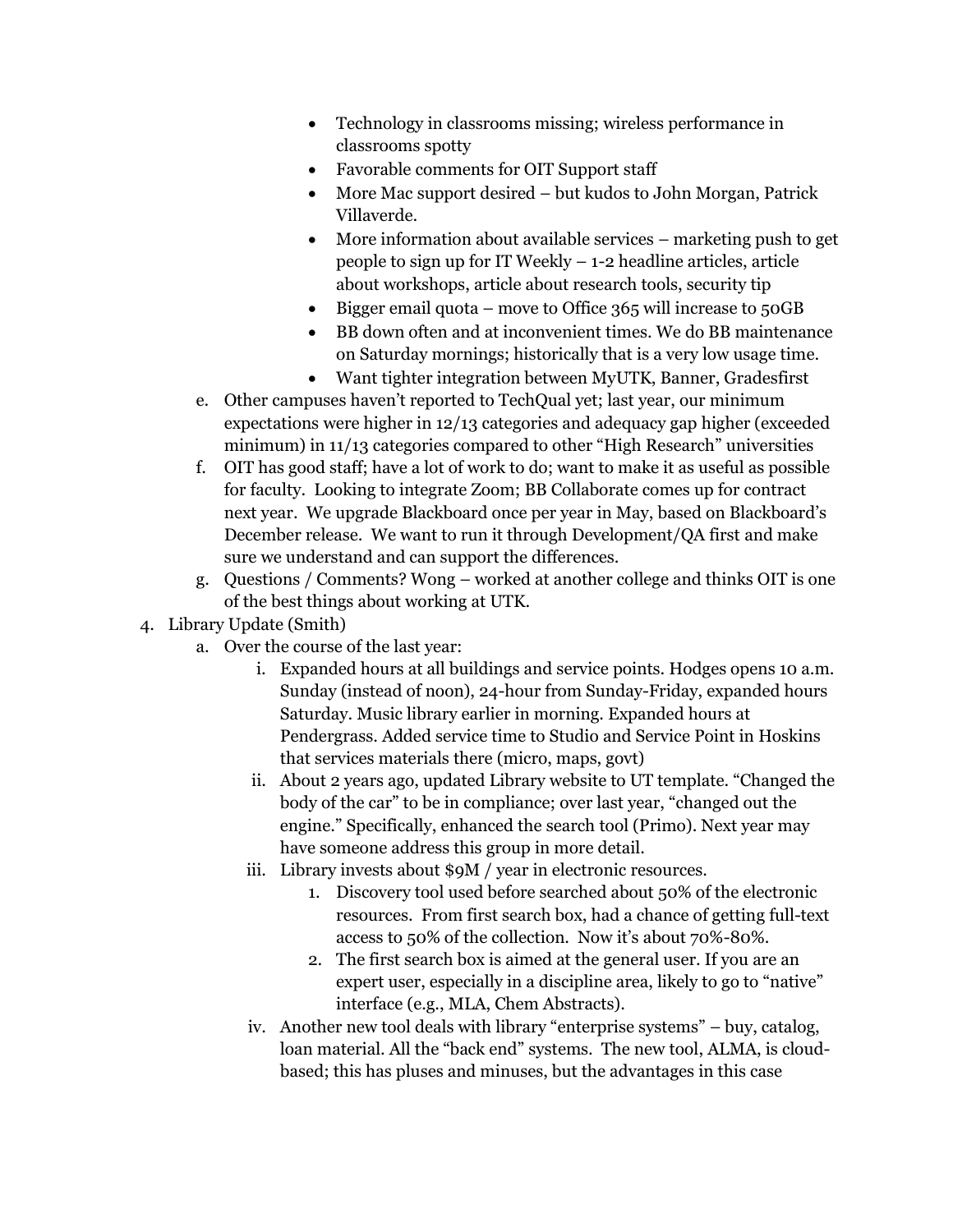outweigh the disadvantages. Have incurred some higher year to year subscription costs, just as have incurred higher costs for extended hours.

- b. LibQual (similar to TechQual). Plan to run another session next year (charge to run the tool); time to make that investment.
- c. Feedback from students asking about a new type of space. Will do so under a pilot program for Silent Space (meditation, thinking, even prayer); students making this request are from a particular background with multiple prayers a day and have had to exercise their faith in the stacks. Have identified a room for a pilot program next fall. Will be big enough for more than one student, but activity cannot disturb any other students in the room.
- d. Lot of demographic changes in workforce in general and higher ed in particular. Good time to bring in new technology.
- e. Increased costs. Will be recommending an increase in Library Fee.
	- i. Current fee is \$10/semester except for Law and Vet Med, which generates about \$500,000.
	- ii. Costs have increased by about \$300,000 t0 \$500,000 / year.
	- iii. Have been very careful about budget efficiency; one measure is ratio of dollars invested in staff to dollars invested in collections. Most universities seem to be around \$1.00 to \$1.50 staff to \$1 collections. UTK invests about \$0.70 staff to \$1.00 collections.
	- iv. Asking for increase to \$30 / semester. That would generate an additional \$1,000,000 per year.
	- v. Recognize that we cannot increase this every year; looking at about three years before asking for another increase.
- f. Questions / Comments
	- i. Wong can really see how many students use the library when they all gather outside during file alarm.
	- ii. Spirko renovations outside OneStop? Smith two renovations. One outside OneStop from central funding. Second from donor money for special and rare collections, where the centaur used to be. Reading room in first floor due for renovations as well. Hopes that roof holds up for quite some time.
	- iii. Wong has used new search tool and finds it very useful and helpful. Wallace – and very forgiving of faulty citations.
- 5. Suggestions for committee next year
	- a. Nice if could start next year with ideas will send email
- 6. Decide date/time of meetings for next year to reserve room?
	- a. Set up meetings in advance so as to reserve this room? Would it be okay to reserve and then change? Smith – the earlier you can work with Pattie, the better. Wong – will set up for just before full Senate meeting.
	- b. The Faculty Senate schedule has been determined; likes having just before the full Senate meeting, but apparently not a good time because so many can't attend.
	- c. Wong might send out a Doodle and ask what the best times are.